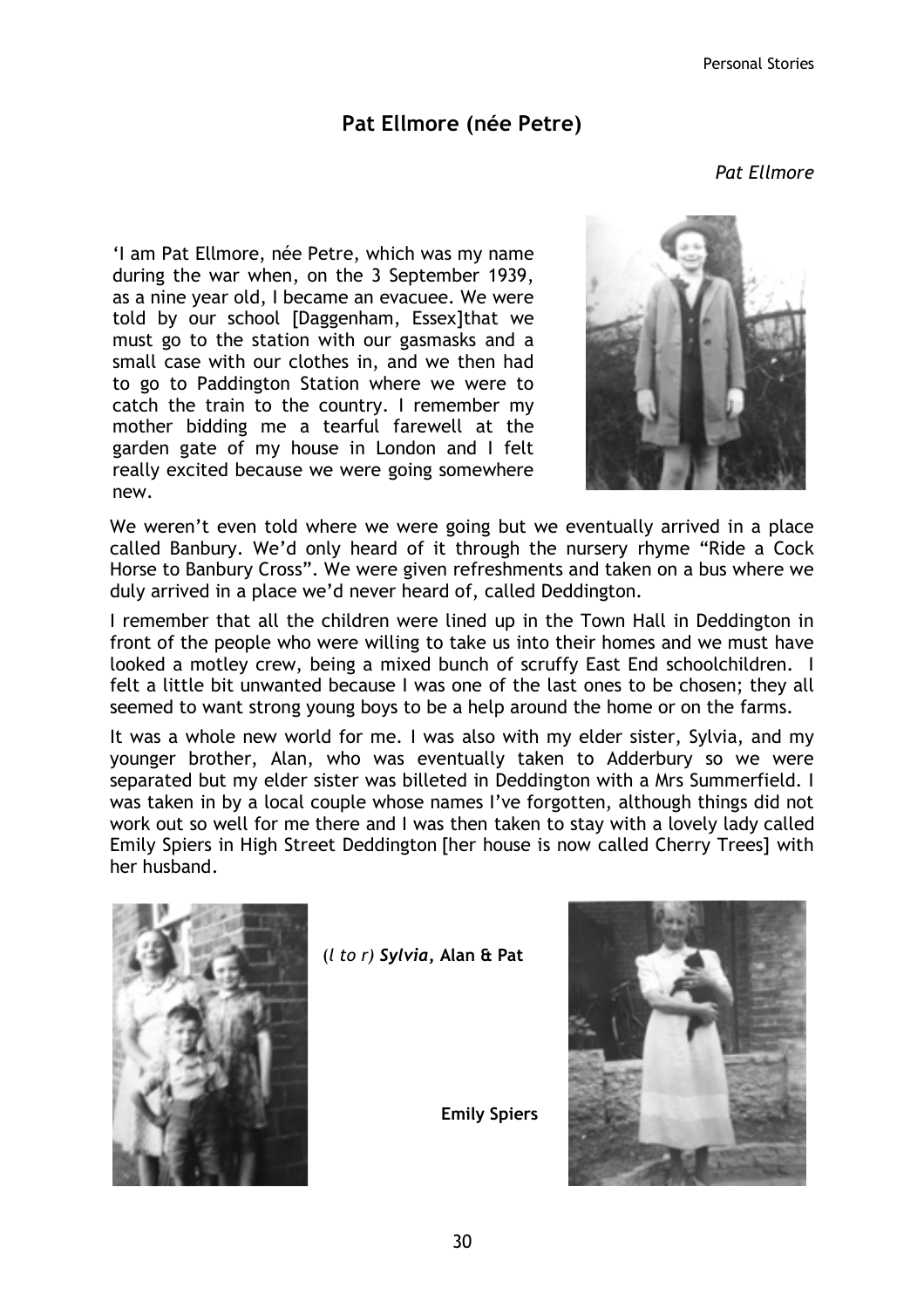She was very kind and I stayed with them for the whole time I was in Deddington. I had come a long way from Campbell School in the East of London to the country in such a short space of time but I immediately settled into country life.

I don't remember exactly how many of us were billeted in Deddington but there were quite a few, although not all of them stayed. The coach would come down occasionally from London, often bringing parents who would be in tears when they saw their children and wanting to take them back home again, especially if there was a lull in the bombing in London. My parents didn't visit me and my mother told me afterwards that she couldn't bear to come down because she knew if she saw me she would want to bring me straight back home again so it was a long time before I saw my mother again. My father was busy working on the war effort anyway so wouldn't have been able to visit. One of our neighbours from London used to come down and visit her daughter so my mother did get some news of me on a fairly regular basis until her daughter eventually went home.

I formed a lovely relationship with "Auntie" Emily (as I used to call her). I once asked her if I could call her "Mum" but she said that "Auntie Emily" would be more suitable as my real mum was at home waiting for me to return. She took me to the local church and I had my first experience of the Harvest Festival there where we gleaned the wheat and decorated the church. We also used to go for long walks in the fields and along the country lanes and one particular memory I have was later on when all of the villagers gathered together after word was received that Coventry had been bombed and we all walked up to a hill where we would see the distant glow in the sky which was Coventry burning.

I got to know Deddington very well and loved the village life. I went to the local school and our classes were held upstairs in the British Legion Hall where we used to have fire drills involving us scaling down rope ladders thrown out of the upstairs windows there. We formed friendships with the local children but were often kept within our own groups although we were able to mix with the local children when we went to go to the school premises for Assembly where Mr Wing was the Headmaster and who was very kind to us. I used to love singing hymns in Assembly and then we often would have sports activities in the playground before lessons.

I remember some of my evacuee friends from the time - Vi and Margie Coleman, Pauline Savill and Doreen Stewart who I since learned stayed in Deddington and married Deddington boys (book p.81).

I had very fond memories of my time with the Spiers family and spent a lot of time with Auntie Emily, her husband William, and their daughter Dorothy, although I had a special affection for their son Billy. He was a dashing RAF lad and I still have a picture of him in his uniform (book p.88). I had a bit of a childhood crush on him and it was always a jolly time for all of the family when he came home on leave. He used to like popular music and we would gather round the radiogram to hear the latest songs. Billy used to roar around on his motorbike and used to take me for a ride around the village. Dorothy was engaged to Tom Pratt (book p.88) who was based in Catterick, Yorkshire, and she would write to him almost every day. When Dorothy and Tom got married in the local parish church I was lucky enough to be their bridesmaid, Dorothy in a lovely dress and hat and Tom in his army uniform, and we carried daffodils as it was a spring wedding. Auntie Emily's husband who was retired used to go for walks with his little Aberdeen Terrier, Scottie, and as he